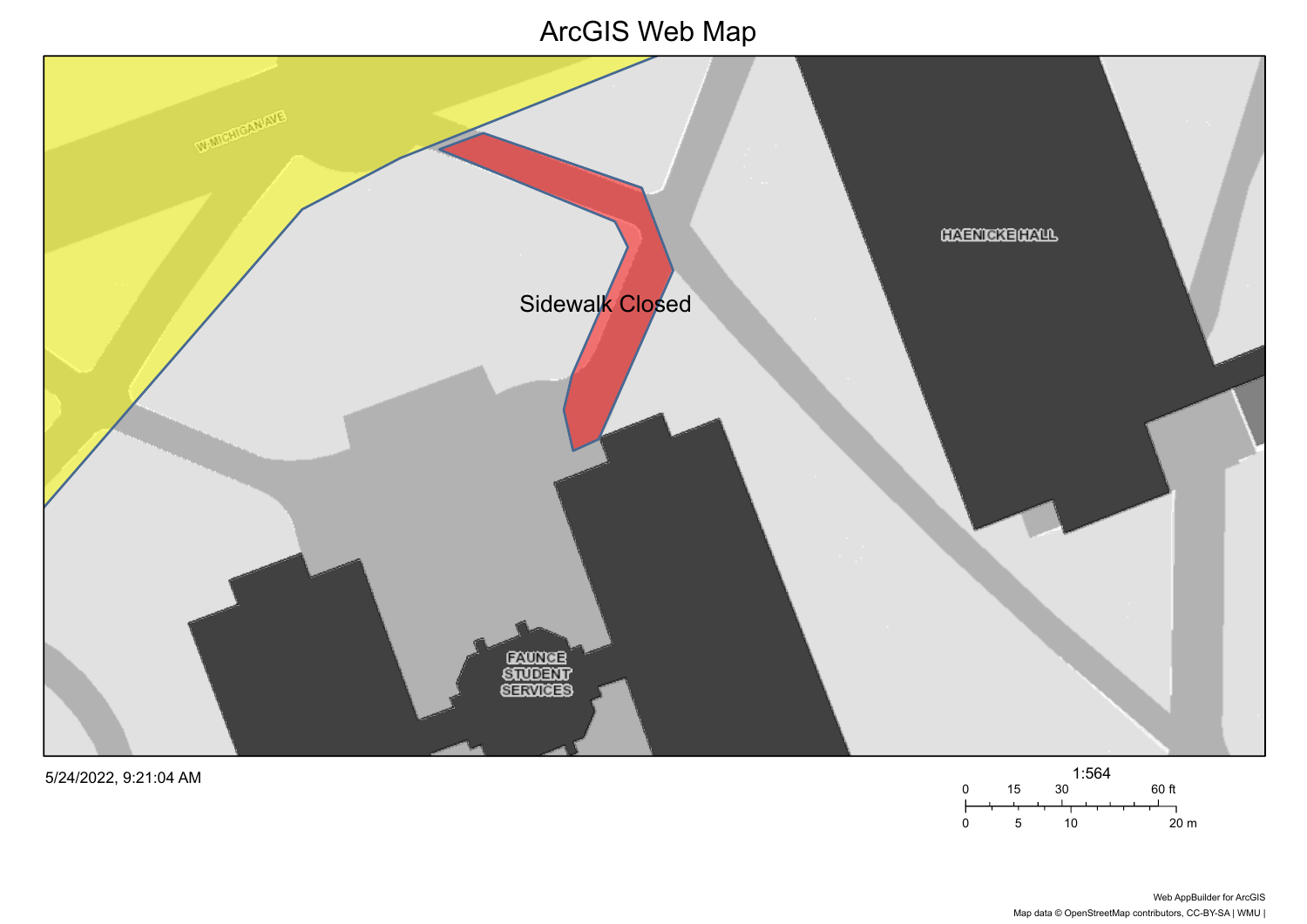## ArcGIS Web Map